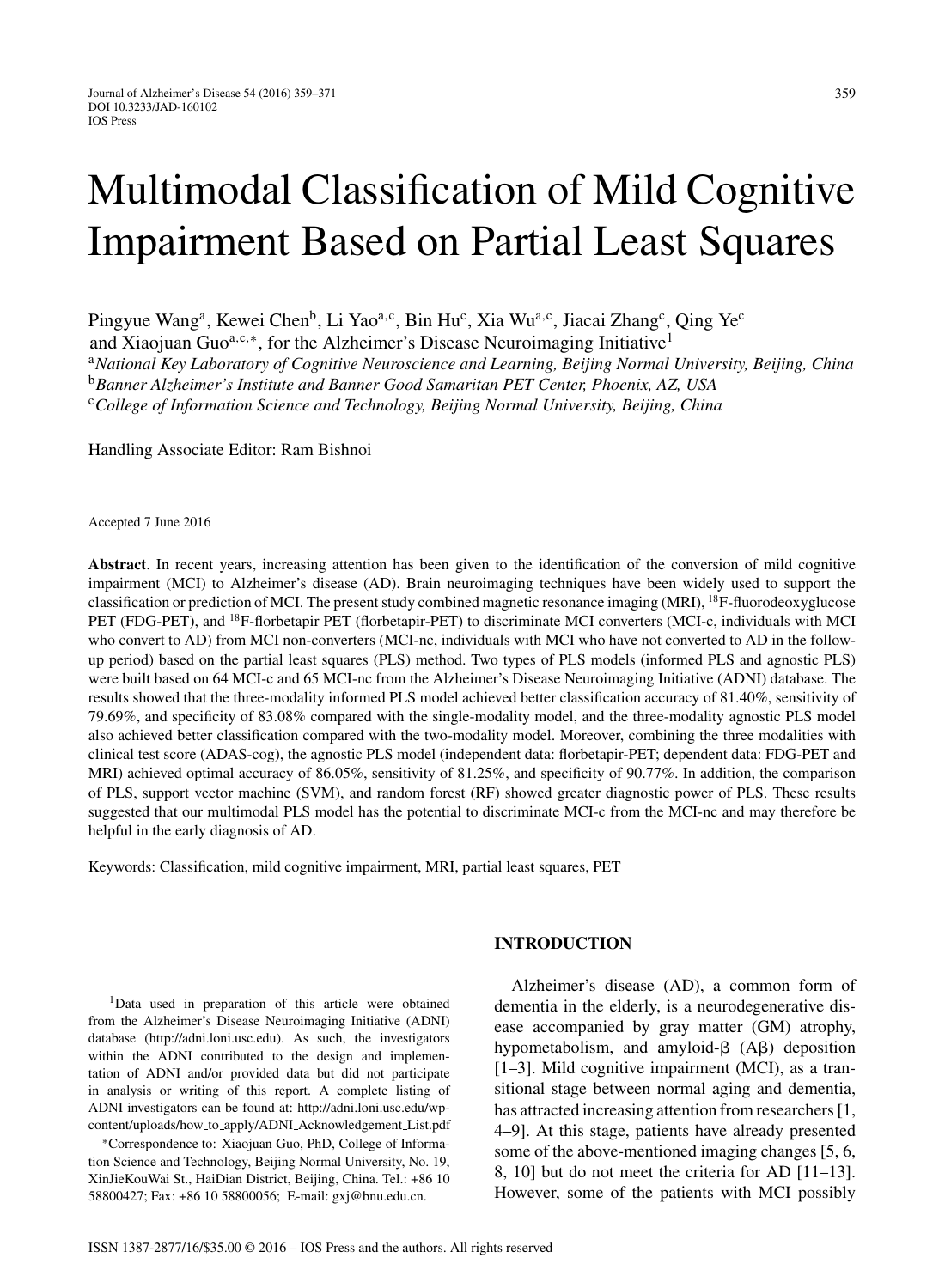convert to AD in the near future, and the annual conversion rate is approximately 10% to 25% [14]. Therefore, studying MCI for the early detection of AD is extremely important.

Neuroimaging technologies, such as magnetic resonance imaging (MRI) and positron emission tomography (PET), have been widely used in the study of MCI and AD [4–7, 9, 10, 15–19]. MRI can be used to measure brain GM volume. 18Ffluorodeoxyglucose PET (FDG-PET) can evaluate the regional cerebral metabolic rate for glucose in the brain (CMRgl), and <sup>18</sup>F-florbetapir PET (florbetapir-PET) can be applied to detect  $\text{A}\beta$  deposition [1, 3, 12]. Studies have shown that, relative to MCI nonconverters (MCI-nc, individuals with MCI who have not converted to AD in the follow-up period) at baseline, MCI converters (MCI-c, individuals with MCI who convert to AD) have metabolic deficits in the left middle and superior temporal gyri [10], increased A $\beta$  deposition in posterior medial and lateral cortical regions [20], and GM atrophy in the hippocampus, much of the temporal lobe, posterior cingulate gyrus, and precuneus [6, 18, 19]. The between-group differences in brain imaging data are extremely valuable for the classification of MCI-c and MCI-nc groups. However, the differences in single modality data are relatively subtle and may be not sufficient for improving classification performance. Recently, multimodal neuroimaging data have been used in a number of MCI studies that demonstrated that different modalities provide complementary information for MCI prediction or classification [9, 16, 18, 21–24]. Therefore, combining different modalities of neuroimaging data may be necessary for distinguishing MCI-c from MCI-nc.

Several classification methods have been used to categorize the MCI-c and MCI-nc groups based on multimodal imaging data and clinical test scores [9, 16, 18, 23, 24]. For example, Classification of Morphological Patterns Using Adaptive Regional Elements (COMPARE) was used to predict whether individuals with MCI will convert to AD, combining Spatial Pattern of Abnormalities for Recognition of Early AD (SPARE-AD) with cerebrospinal fluid (CSF) data [18]. Support vector machine (SVM) was used by Zhang et al. to classify MCI-c subjects from MCI-nc subjects based on MRI, PET and clinical test scores such as Mini-Mental State Examination (MMSE) and Alzheimer's Disease Assessment Scale-Cognitive Subscale (ADAS-Cog) [16]. Most of the reported multimodal classification methods were performed based on regions of interest (ROI). ROI-

based methods allow for determining specific ROIs that contribute to the classification accuracy of diagnostic groups, and therefore show which ROIs are most biologically meaningful in the discrimination of MCI-c and MCI-nc. However, ROI-based methods require one to know the abnormal brain regions related to the disease in advance and are limited to some specific regions. Furthermore, the abnormal brain region may be a portion of one ROI or cover several ROIs, which may affect the performance of classifier [25]. Hinrichs et al. used Multi-Kernel Learning (MKL) to analyze MRI and FDG-PET data based on the voxel to generate Multi-Modality Disease Marker (MMDM) scores and applied the scores to predict the conversion from MCI to AD [24]. Liu et al. proposed a hierarchical ensemble classification method to make full use of the rich MRI imaging information, and improved the AD versus normal control classification result [25], which demonstrates the voxel-wise analysis method is useful in discrimination.

Partial least squares (PLS), a multivariate analysis technique with the advantages of principal component analysis (PCA) and multiple linear regression, can fully apply the voxel information from multimodal imaging data to prediction or classification [26, 27]. Moreover, PLS can extract the latent variable pairs from independent and dependent variables to overcome the problem of multiple correlation and possible noise in the large imaging data. Several studies have applied PLS as a classification tool for aging and dementia diagnosis [28–31]. For example, Chen et al. used multimodal PLS to separate older and younger subjects with an accuracy of 100% based on MRI and FDG-PET images, which illustrated the potential classification power of this method [30]. Therefore, it is worth while to examine the performance of the PLS method when combining multimodal imaging data with clinical test scores in the classification of MCI-c and MCI-nc based on the voxel across the whole brain.

In this study, we applied the PLS method to classify MCI-c from MCI-nc based on multimodal brain imaging data (florbetapir-PET, FDG-PET, and MRI) and clinical test score (ADAS-cog). According to the differences in design between the independent and dependent matrices, we built two types of PLS models (informed PLS and agnostic PLS) and examined their classification performances. In addition, we evaluated the diagnostic power of PLS in comparison with SVM and random forest (RF) methods respectively.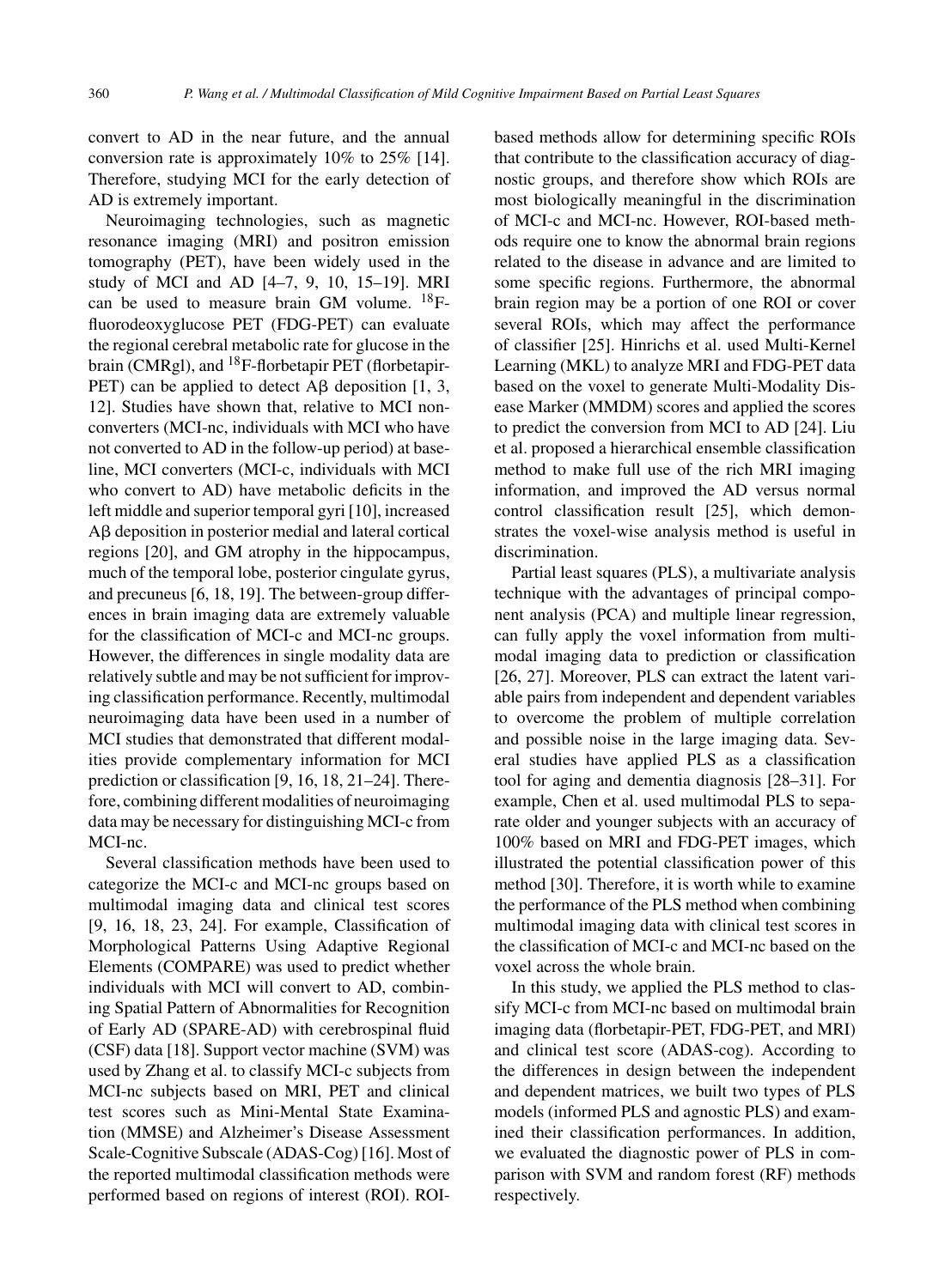# **MATERIALS AND METHODS**

# *ADNI*

Data used in the preparation of this article were obtained from the Alzheimer's disease Neuroimaging Initiative (ADNI) database ([http://adni.loni.usc.edu\)](http://adni.loni.usc.edu). The ADNI was launched in 2003 as a public-private partnership, led by Principal Investigator Michael W. Weiner, MD. The primary goal of ADNI has been to test whether serial MRI, PET, other biological markers, and clinical and neuropsychological assessment can be combined to measure the progression of MCI and early AD. For up-to-date information, see <http://www.adni-info.org>.

# *Participants*

The ADNI general inclusion criteria are described in detail at [https://adni.loni.usc.edu/wp-content/up](https://adni.loni.usc.edu/wp-content/uploads/2010/09/ADNI_GeneralProceduresManual.pdf) loads/2010/09/ADNI [GeneralProceduresManual.pdf.](https://adni.loni.usc.edu/wp-content/uploads/2010/09/ADNI_GeneralProceduresManual.pdf) Enrolled subjects were between 55–90 years of age. According to the ADNI clinical inclusion criteria, for the diagnosis of MCI, the subjects showed subjective memory complaint and objective memory loss as measured by education-adjusted scores on Wechsler Memory Scale Logical Memory II, had MMSE scores between 24 and 30 and a clinical dementia rating (CDR) of 0.5. These individuals had general cognition and functional performance sufficiently preserved but with the absence of dementia.

This study included 129 subjects with MCI that were followed up for three years with all corresponding florbetapir-PET, FDG-PET, and MRI data at baseline. Within three years, 64 participants (MCIc) converted to AD, while the other 65 participants

| Table 1                                                |
|--------------------------------------------------------|
| Demographic information for the subjects in this study |

| MCI-c<br>$(n=64)$ | MCI-nc<br>$(n=65)$ | $p-$<br>value |
|-------------------|--------------------|---------------|
| 29/35             | 26/39              | 0.54          |
| $72.5 \pm 7.4$    | $72.2 \pm 7.5$     | 0.76          |
| $1.4 \pm 0.7$     |                    |               |
|                   | $3.1 \pm 0.2$      |               |
| $16.1 \pm 2.7$    | $15.8 + 2.4$       | 0.54          |
| 15/37/12          | 43/18/4            | $5.92e-6$     |
| $26.9 \pm 1.9$    | $28.3 \pm 1.8$     | 1.78e-5       |
| $14.4 \pm 5.2$    | $7.4 \pm 2.9$      | 1.99e-16      |
|                   |                    |               |

MCI, mild cognitive impairment; MCI-c, MCI converter; MCInc, MCI non-converter; APOE, apolipoprotein E; NC, non-carrier; HT, heterozygote; HM, homozygote; MMSE, Mini-Mental State Examination; ADAS-cog, Alzheimer's Disease Assessment Scale-Cognitive Subscale; Conv Time, conversion time.

(MCI-nc) maintained their MCI status. Table 1 lists the demographic information for all of these subjects. The MCI-c group did not significantly differ from the MCI-nc group in gender ( $\chi^2_{(1)} = 0.37, p = 0.54$ ), age  $(t_{(127)} = 0.304, p = 0.76)$  or educational level  $(t_{(127)} = 0.613, p = 0.54)$  but had significantly more APOE *ε*4 carriers ( $\chi^2_{(2)} = 24.08$ ,  $p = 5.92e - 6$ ) and lower MMSE scores  $(t_{(127)} = -4.46, p = 1.78e -$ 5) and higher ADAS-cog scores ( $t_{(127)} = 9.47$ ,  $p =$ 1*.*99e − 16). For each subject, the imaging time intervals of florbetapir-PET, FDG-PET and MRI were no more than three months.

# *MRI data acquisition*

For each participant, T1-weighted image was obtained from 1.5T (15 subjects) or 3T (114 subjects) scanners. MRI data were acquired from various sites and platforms with somewhat different acquisition parameters. For each subject, sagittally oriented 3D anatomical image was collected using the MPRAGE sequence with  $1.25 \times 1.25$  mm in-plane spatial resolution and 1.2-mm thickness. To enhance standardization across sites and platforms, each MRI dataset was preprocessed, which included gradwarp, B1 non-uniformity and N3 to correct gradient nonlinearity and intensity nonuniformity. Details regarding MRI Pre-processing can be found at [http://adni.loni.usc.edu/methods/](http://adni.loni.usc.edu/methods/mri-analysis/mri-pre-processing/) mri-analysis/mri-pre-processing/.

# *PET data acquisition*

A detailed description of PET protocols and acquisition can be found at [http://www.adni-info.org.](http://www.adni-info.org) Briefly, PET images were acquired 30–60 min postinjection at a rate of one frame per 5 min. Then, raw PET images were processed to remove the possible differences resulting from using different scanners. For each subject, each frame was coregistered to the first frame, and then all frames were averaged to generate a single average image. The averaged image was reoriented and filtered into a standard  $160 \times 160 \times 96$ voxel image grid having 1.5 mm cubic voxels. Finally, the images were smoothed with 8 mm FWHM Gaussian kernels. Details of the PET pre-processing were described at [http://adni.loni.usc.edu/methods/pet](http://adni.loni.usc.edu/methods/pet-analysis/pre-processing/)analysis/pre-processing/. The pre-processed PET images including steps of 'Co-reg, Avg, StdImg and VoxSiz, Uniform Resolution' were downloaded for the subsequent image preprocessing and statistical analysis.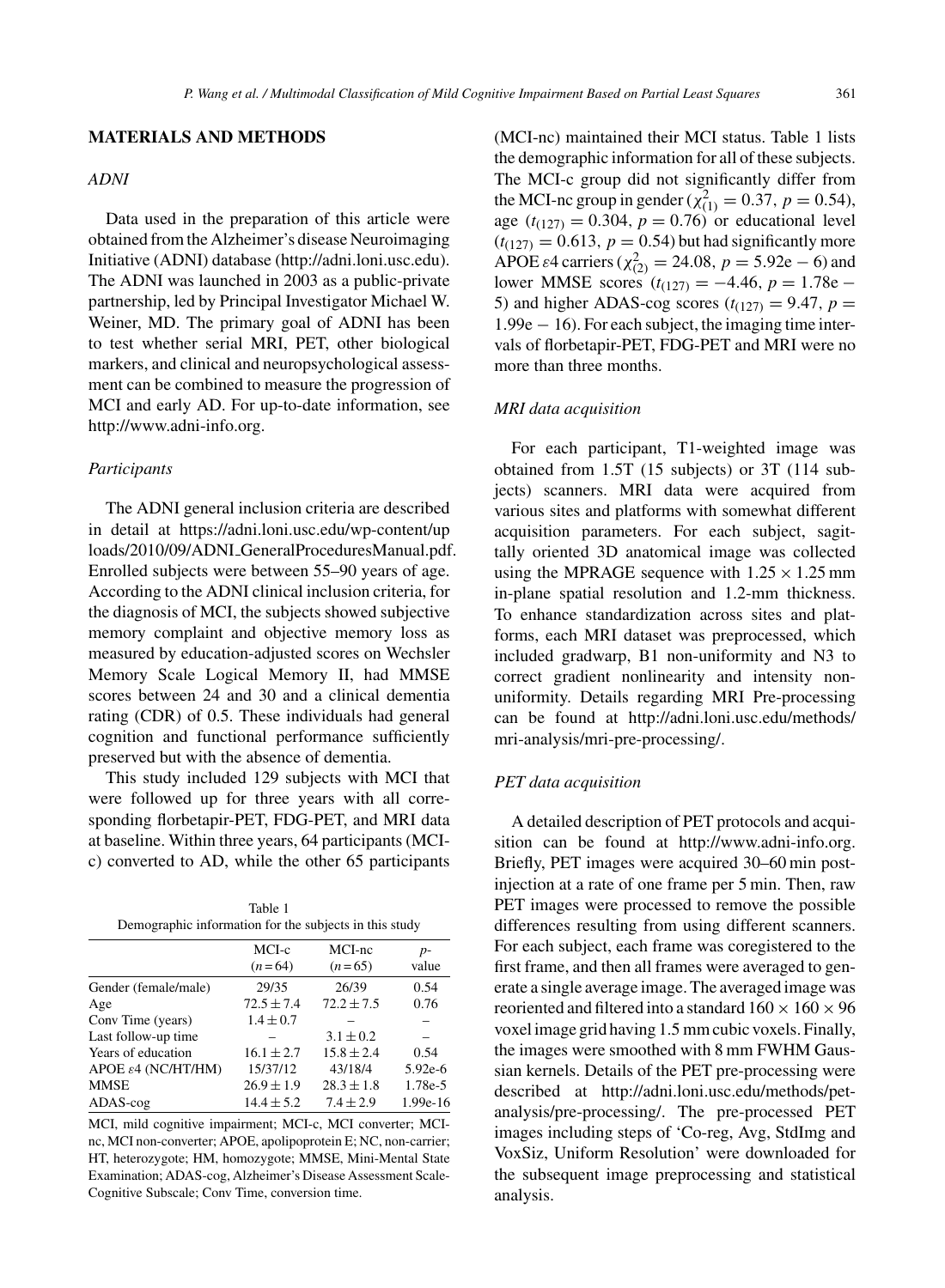#### *Image preprocessing*

All of the images were preprocessed in SPM8 [\(http:](http://www.fil.ion.ucl.ac.uk/spm) [//www.fil.ion.ucl.ac.uk/spm](http://www.fil.ion.ucl.ac.uk/spm)) based on MATLAB (Mathworks Inc., Sherborn, MA, USA) software. For each subject's MRI image, automated segmentation and normalization procedures [32–35] were performed in VBM8 Toolbox [\(http://dbm.neuro.uni](http://dbm.neuro.uni-jena.de/vbm-8)jena.de/vbm-8). GM maps were normalized by a protocol called diffeomorphic anatomical registration using exponential lie algebra (DARTEL) [32] into Montreal Neurological Institute (MNI) space. Finally, a common optimal GM mask was created with an optimal threshold using Masking toolbox [\(http://www.cs.ucl.ac.uk/staff/g.ridgway/masking\)](http://www.cs.ucl.ac.uk/staff/g.ridgway/masking) for extracting voxels in the subsequent section for creating numerical matrices. For each subject's PET images, first, florbetapir-PET and FDG-PET images were separately co-registered to the corresponding subject's MR images and then normalized to MNI space using the normalization parameters derived from MRI deformations. Then, each PET image was normalized to the average intensity of the reference region to generate the standardized uptake value ratio (SUVR) map. The global cerebrum was the reference region for FDG-PET images, while the cerebellum was the reference region for florbetapir-PET images [36]. Finally, all of the GM and SUVR maps were smoothed with 8 mm full width at half maximum (FWHM) Gaussian kernels.

#### *Creating data matrices*

Table 2 shows the independent datablock and dependent datablock in each specific PLS model. The independent block is referred to as *X*; the dependent block as *Y*. The single-modality informed PLS model uses *Xflorbetapir*−*PET* , *XFDG*−*PET* and *XMRI* as independent blocks respectively. The imaging data matrix was created using voxels within the GM mask. For instance, for *Xflorbetapir*−*PET* , we extracted voxel values within the GM mask from each SUVR map of florbetapir-PET and reshaped them as a row vector labelled as  $v_1, v_2, \ldots, v_k$  (where k is the number of voxels within the GM mask,  $k = 295257$  in this study). Then we stacked all row vectors as *X florbetapir*−*PET* by row. The row number is the number of subjects (129 in our study). Each column of *Xflorbetapir*−*PET* represents the corresponding voxel's value for each subject. The creating procedure of data *X<sub>FDG−PET</sub>* and *X<sub>MRI</sub>* matrices was similar to that of *Xflorbetapir*−*PET* . The multi-modality informed PLS model used three imaging datasets florbetapir-PET, FDG-PET and MRI, stacked by column as independent blocks. In all informed models, MCI-c was designated as 1 and MCI-nc as 0 in the dependent block *Y* to represent a subject's group membership. For agnostic PLS, we built six specific models: florbetapir–FDG, florbetapir–MRI, FDG–MRI, florbetapir–(FDG+MRI). FDG–(florbetapir+MRI) and MRI–(florbetapir+FDG). The agnostic PLS model is blind to group membership. Therefore, the independent block and dependent block were all designated as imaging data. For example, for the two-modality florbetapir—FDG model, the independent data is *Xflorbetapir*−*PET* and the dependent data is *XFDG*−*PET* . The procedures of creating data matrices were similar to those of the informed PLS.

#### *Partial least squares analysis*

PLS analysis was performed by a MATLAB program written by Hervé Abdi [26] ([http://www.](http://www.utdallas.edu/~herve/) [utdallas.edu/ herve/](http://www.utdallas.edu/~herve/)). Briefly, PLS was performed according to the following steps:

| Independent datablocks and dependent datablocks for PLS models |                                              |                                                      |  |  |
|----------------------------------------------------------------|----------------------------------------------|------------------------------------------------------|--|--|
| Model                                                          | X                                            | Y                                                    |  |  |
| Informed PLS model                                             |                                              |                                                      |  |  |
| florbetapir                                                    | $[X_{\text{Horbetanir-PET}}]$                | $[1, \ldots, 1, 0, \ldots, 0]$                       |  |  |
| <b>FDG</b>                                                     | $[X_{FDG-PET}]$                              | $[1, \ldots, 1, 0, \ldots, 0]$                       |  |  |
| <b>MRI</b>                                                     | $[X_{MRI}]$                                  | $[1, \ldots, 1, 0, \ldots, 0]$                       |  |  |
| Combined                                                       | $[X_{MRI}, X_{FDG-PET}, X_{Horbetanir-PET}]$ | $[1, \ldots, 1, 0, \ldots, 0]$                       |  |  |
| Agnostic PLS model                                             |                                              |                                                      |  |  |
| florbetapir-FDG                                                | $[X_{\text{Horbetapir-PET}}]$                | $[X_{FDG-PET}]$                                      |  |  |
| florbetapir-MRI                                                | $[X_{\text{Horbetanir-PET}}]$                | $[X_{MRI}]$                                          |  |  |
| <b>FDG-MRI</b>                                                 | $[X_{FDG-PET}]$                              | $[X_{MRI}]$                                          |  |  |
| florbetapir-(FDG+MRI)                                          | $[X_{\text{Horbetanir-PET}}]$                | $[X_{FDG-PET}, X_{MRI}]$                             |  |  |
| FDG-(florbetapir+MRI)                                          | $[X_{FDG-PET}]$                              | $[X_{\text{florbetapir-PET}}, X_{\text{MRI}}]$       |  |  |
| MRI-(florbetapir+FDG)                                          | $[X_{MRI}]$                                  | $[X_{floor}$ <sub><i>Rorbetapir-PET, XFDG</i>]</sub> |  |  |

*X* is the independent datablock, *Y* is the dependent datablock.

# Table 2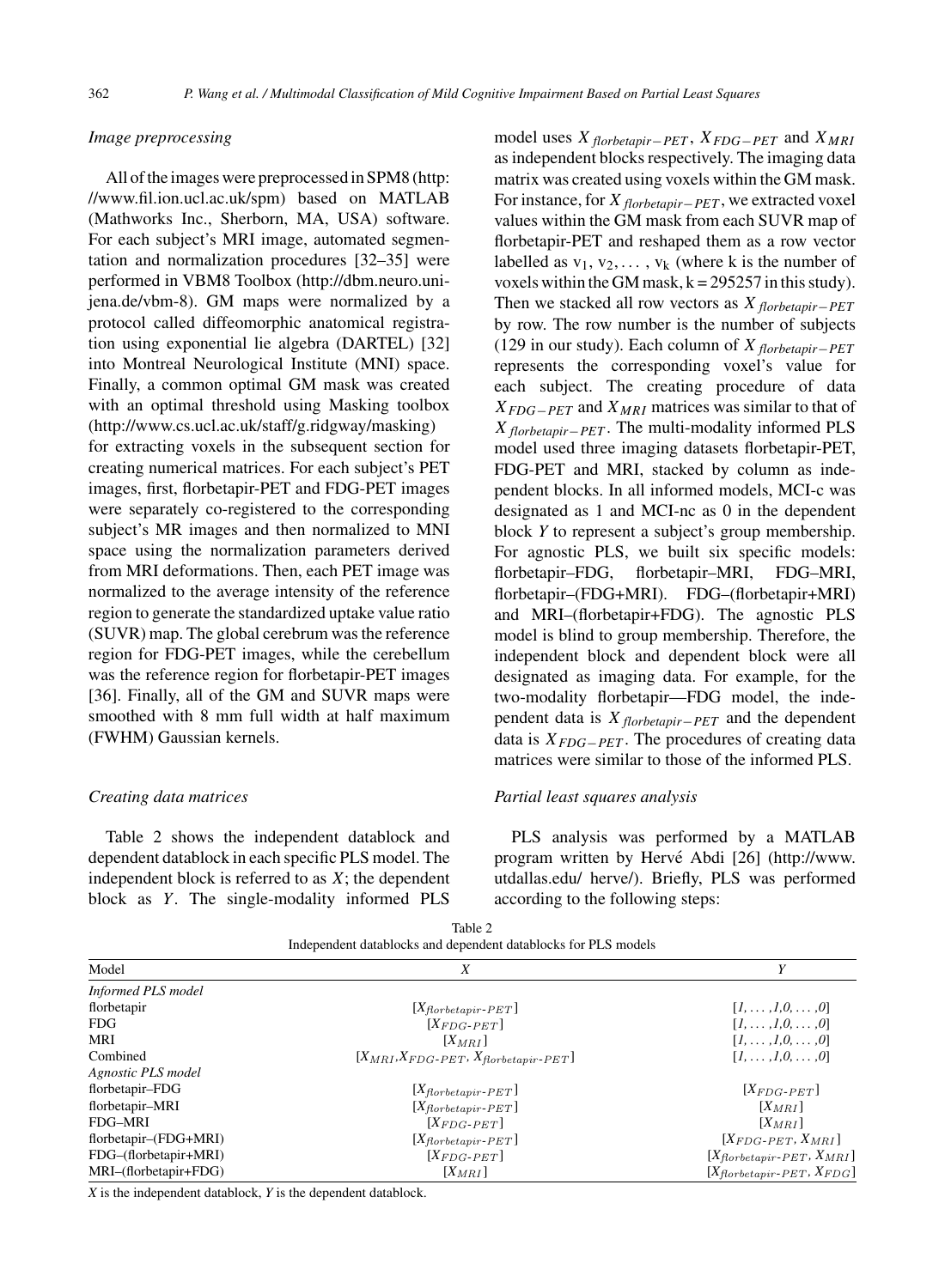- 1) The first latent variable of *X* is  $t = Xw$  where  $w = (w_1, w_2, \ldots)'$  with norm  $||w|| = 1$ . Furthermore,  $w_j$  is a scalar for variable  $x_j$ , which is the *jth* column of *X* ( $j = 1, 2...k$ ). Similarly, the first latent variable of *Y* can be expressed as  $u = Yc$  with norm  $||c|| = 1$ . *w* and *c* are calculated by maximizing the covariance between the latent variables. *w* has been shown to be the corresponding eigenvector of matrix  $\left[ X'YY'X \right]$ , and c has been shown to be that of matrix  $|Y'XX'Y|$ . *t* and *u* are called the first latent variable pair of *X* and *Y*. When *w* or *c* represents weight coefficients of imaging voxels, it can be transformed into Z-scores and reshaped into 3D map that depicted covarying patterns of imaging data. A detailed description regarding constructing latent variables can be found at [30].
- 2) The contributions of the first latent variable are regressed out from *X* and *Y* to construct the new latent variable pair.
- 3) Steps 1 and 2 are repeated to construct the second latent variable pair, up to  $L$ , where  $L =$ *rank* (*X*).
- 4) The predicted *Y* can be expressed as  $\hat{Y} =$  $TBC^T = XB_{PLS}$ , where  $B_{PLS} = P^T + BC^T(P^T +$ is the Moore-Penrose pseudo-inverse of  $P^T$ ,  $T$ is the matrix storing a set of latent variables that model *X* and that simultaneously predict  $Y \cdot B$  is a diagonal matrix of slopes of the predictions of *Y* from *T , C* is the factor loadings of *Y*, and *P* is the factor loadings of *X.*

# *Leave-one-out cross-validation*

In informed PLS, we used the leave-one-out crossvalidation method to obtain the PLS classification results. Briefly, the PLS procedure was repeated 129 times (the number of all subjects), leaving one subject out as a test sample each time. If the predicted group membership value for the test subject is closer to 1, then the predicted group is MCI-c, while if this value is closer to 0, then the predicted group is MCInc. Finally, we calculated the classification accuracy, sensitivity, and specificity.

# *Fisher's linear discriminant analysis (Fisher's LDA)*

Fisher's LDA was implemented in SPSS 18.0 (SPSS, Inc., Chicago, IL, USA). In agnostic PLS, the extracted latent variables were input as variables of Fisher's LDA. The leave-one-out cross-validation

method was applied to investigate the performance of the agnostic PLS model in classifying MCI-nc subjects from the MCI-c group. In addition, the classification effect of the clinical test score (ADAS-cog) was also evaluated in combination with the latent variables.

## *Receiver operating curve (ROC) analysis*

We performed ROC analysis to obtain ROC curve and Area under the curve (AUC) to evaluate the performance of each PLS model with the numerical outcome of subsequently used classifiers of these PLS models. ROC analysis was implemented in SPSS 18.0.

# *Support vector machine (SVM) and random forest (RF)*

SVM and RF were commonly used classification methods. In this study, we also used these two methods to classify MCI-c/MCI-nc and compared classification results with those of PLS. SVM is a pattern classification algorithm based on the structure risk minimization theory. RF is an ensemble classification model consisting of many decision trees, where the final predicted class label for the test samples decided by voting the predictions of all individual trees. We also built four models: florbetapir, FDG, MRI, Combined (combining three modalities) for SVM and RF respectively. The construction of the independent and dependent data matrices was the same to that of informed PLS. Leave-one-out crossvalidation was also used to evaluate the classification performance. SVM was implemented by LIBSVM toolbox

[\(http://wwwcsientuedutw/vs.cjlin/libsvm\)](http://wwwcsientuedutw/vs.cjlin/libsvm) and the linear kernel function was used. RF was performed by Windows-Precompiled-RF Mexstandalone-v0.02 toolbox

(https://randomforest-matlab.googlecode.com/ files/Windows-Precompiled-RF Mexstandalone-v0. 02-.zip) and the number of trees was 500.

# **RESULTS**

#### *Classification of informed PLS models*

The number of latent variables was determined according to the optimal classification accuracy resulted from leave-one-out cross-validation method. In this way, the first three pairs of latent variables were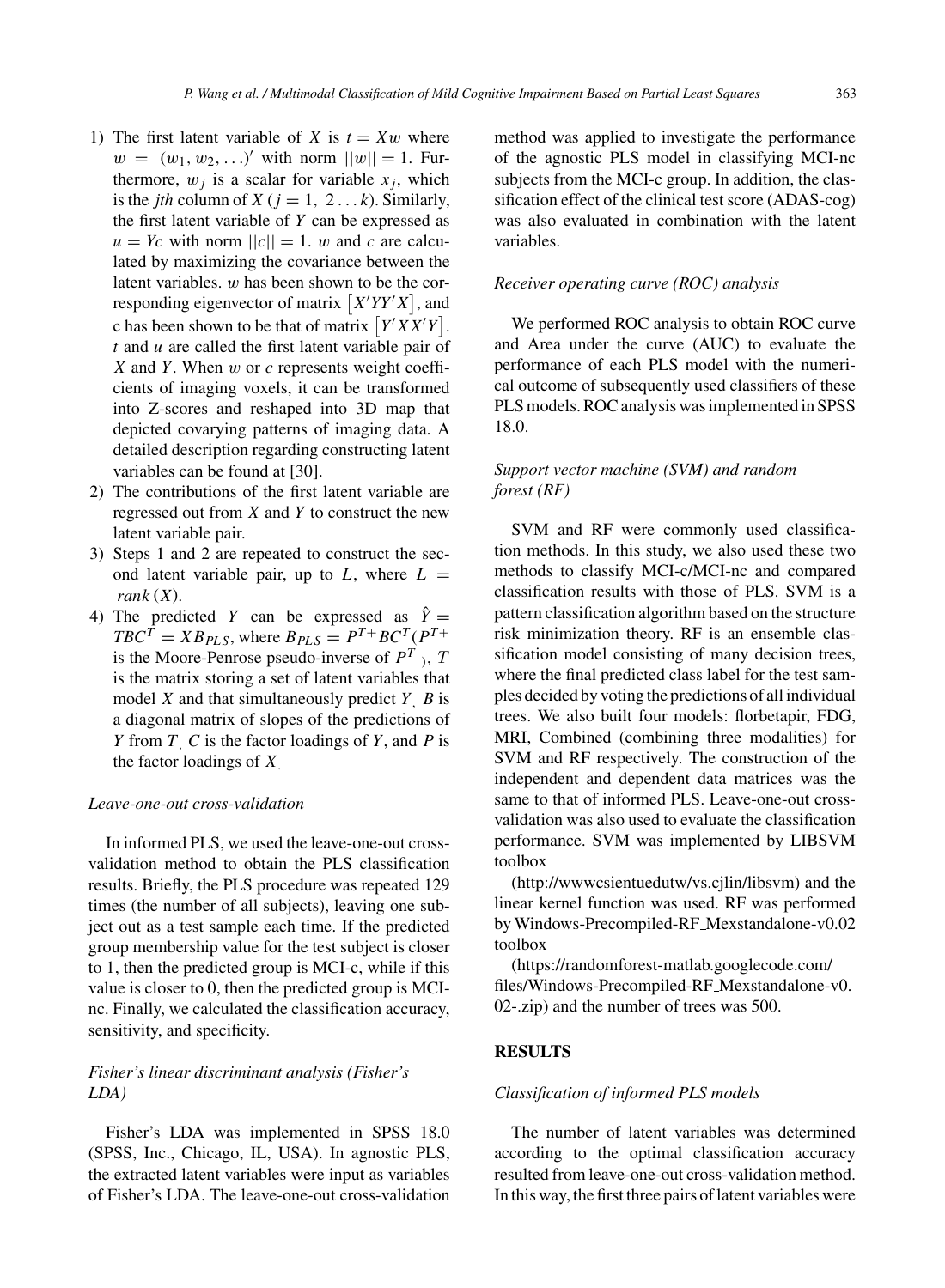Table 3 Classification results for MCI-c versus MCI-nc based on informed PLS models

| Model       | Accuracy $(\% )$ | Sensitivity $(\%)$ | Specificity $(\%)$ |  |
|-------------|------------------|--------------------|--------------------|--|
| florbetapir | 74.42            | 75.00              | 73.85              |  |
| <b>FDG</b>  | 75.97            | 68.75              | 83.08              |  |
| <b>MRI</b>  | 69.77            | 64.06              | 75.38              |  |
| Combined    | 81.40            | 79.69              | 83.08              |  |

used for each informed PLS model. Table 3 shows the classification accuracy, sensitivity, and specificity of different informed PLS models. Specifically, results of three single-modality models differ: the best accuracy is 75.97% when using FDG-PET, and the lowest accuracy is 69.77% when MRI is used. Relative to all single-modality models, the multimodal informed model achieves better classification results (81.40% accuracy, 79.69% sensitivity, and 83.08% specificity) than any unimodal PLS model.

In addition, Fig. 1a shows the ROC curves of four models regarding the classification between MCI-c and MCI-nc. The greatest area under the ROC curve (AUC) is 0.856 for the multimodal model.

# *Classification of agnostic PLS models*

The optimal number of latent variables was selected in the same way as that used in the informed PLS model. Table 4 shows the classification accuracy, sensitivity, and specificity results of different agnostic PLS models based on Fisher's LDA. The florbetapir–FDG and florbetapir–MRI model performs optimally (79.07% accuracy)

among two-modality models. However, threemodality models outperform two-modality models. florbetapir–(FDG+MRI) achieves the best classification result (accuracy: 82.17%, sensitivity: 81.25% and specificity: 83.08%). ROC curves are shown in Fig. 1b. The greatest AUC is 0.907 for the florbetapir–(FDG+MRI) model. AUC of this model is significantly higher than the three-modality informed PLS model ( $p = 0.024$ ).

We also evaluated the performance of ADAS-cog and MMSE for MCI-c versus MCI-nc classification based on Fisher's LDA. The ADAS-cog obtains better result (accuracy: 79.07%, sensitivity: 73.44% and specificity: 84.62%) than MMSE (accuracy: 67.44%, sensitivity: 60.94% and specificity: 73.85%). The classification results combining imaging data and ADAS-cog are improved (Table 4). In particular, the florbetapir–(FDG+MRI) model achieves an optimal classification accuracy of 86.05%, sensitivity of 81.25%, and specificity of 90.77%.

#### *Classification of SVM and RF*

Table 5 shows classification results of SVM and RF. For single-modality SVM, the highest accuracy is 75.19% for FDG-PET, and the lowest is 67.44% for MRI. However when combining all three imaging data, the result is the best (accuracy: 76.74%). For RF, the model of combining three modalities also obtains the best result (accuracy 73.64%). Figure 2 shows the histogram of results for informed PLS, SVM, and RF.



Fig. 1. ROC curves for MCI-c versus MCI-nc classification. (a) and (b) are curves of informed PLS and agnostic PLS based on neuroimaging data respectively. Numbers in parentheses are the AUCs.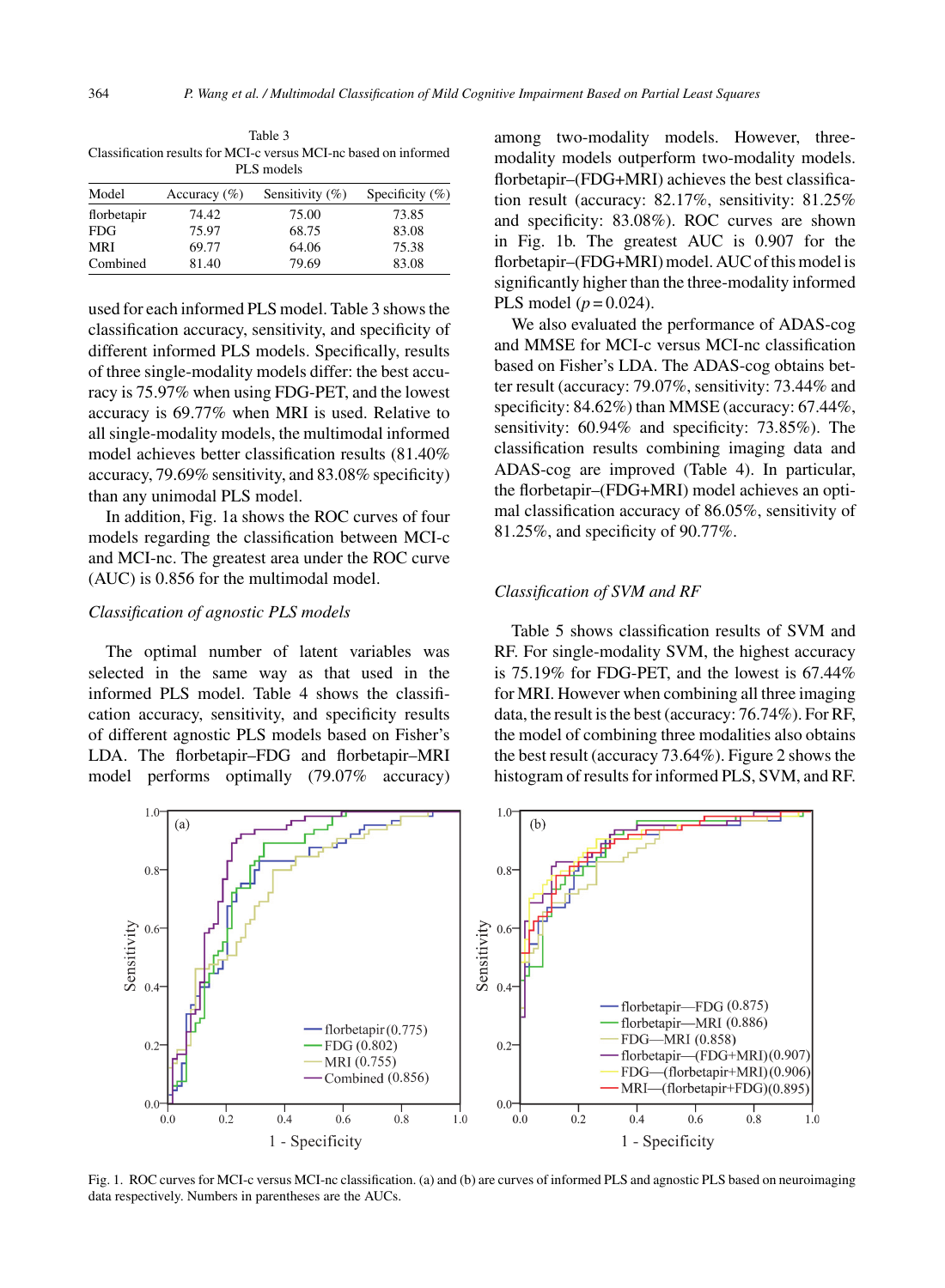| Chassingation results for MCT C versus MCT he based on agnosite I LS models |                   |                     |                     |                            |                     |                    |
|-----------------------------------------------------------------------------|-------------------|---------------------|---------------------|----------------------------|---------------------|--------------------|
| Model                                                                       | Neuroimaging data |                     |                     | Neuroimaging data+ADAS-cog |                     |                    |
|                                                                             | Accuracy $(\% )$  | Sensitivity $(\% )$ | Specificity $(\% )$ | Accuracy $(\% )$           | Sensitivity $(\% )$ | Specificity $(\%)$ |
| florbetapir-FDG                                                             | 79.07             | 79.69               | 78.46               | 83.72                      | 78.13               | 89.23              |
| florbetapir-MRI                                                             | 79.07             | 79.69               | 78.46               | 83.72                      | 84.38               | 83.08              |
| FDG-MRI                                                                     | 74.42             | 70.31               | 78.46               | 84.50                      | 82.81               | 86.15              |
| florbetapir-(FDG+MRI)                                                       | 82.17             | 81.25               | 83.08               | 86.05                      | 81.25               | 90.77              |
| FDG-(florbetapir+MRI)                                                       | 79.84             | 78.13               | 81.54               | 84.50                      | 79.69               | 89.23              |
| MRI-(florbetapir+FDG)                                                       | 79.07             | 81.25               | 76.92               | 84.50                      | 79.69               | 89.23              |

Table 4 Classification results for MCI-c versus MCI-nc based on agnostic PLS models



Fig. 2. Graph of prediction accuracy, sensitivity, and specificity based on informed PLS, SVM, and RF methods.

#### *Covarying patterns of three modalities*

Figure 3 shows the covarying patterns across florbetapir-PET, FDG-PET, and MRI generated by the multimodal informed PLS model (Fig. 3a) and the florbetapir–(FDG+MRI) agnostic PLS model (Fig. 3b) for the first latent variable. Colors represent Z-scores and are scaled to fit the range of each modality. For the multimodal informed PLS model, the MCI-related covarying brain regions mainly involved fusiform gyrus, middle/inferior temporal gyrus, middle/superior frontal gyrus and precuneus for florbetapir-PET; posterior cingulate cortex, precuneus, angular gyrus, inferior parietal lobule and inferior/middle temporal gyrus for FDG-PET; hippocampus, parahippocampus, amygdala and middle/inferior temporal gyrus for MRI. For the florbetapir–(FDG+MRI) agnostic PLS model, the MCI-related major brain regions involved in covarying patterns were similar to those of informed PLS model.

# **DISCUSSION**

In this study, PLS, a multimodal and multivariate data analysis technique, was used to combine three modalities of imaging data (florbetapir-PET, FDG- PET, and MRI) and clinical test score (ADAS-cog) to discriminate MCI-c subjects from the MCI-nc group. Two types of PLS models (informed PLS and agnostic PLS) were built, and the classification abilities of single-modality and multimodal PLS models were evaluated.

Individuals with MCI are considered at high-risk of conversion to AD [37]. The existing documents reported significant differences in GM volume,  $CMRgl$ , and  $A\beta$  deposition between MCI-c and MCInc groups [10, 18–20]. Therefore, MRI and PET data have been used widely in the classification of MCI in neuroimaging studies [4, 9, 16–18, 21, 38]. In this study, MRI and PET data were entered as the initial data matrices in two types of PLS models, informed PLS and agnostic PLS. The results showed that the three-modality informed PLS model achieved better classification accuracy compared with the singlemodality model, and the three-modality agnostic PLS model also achieved better classification compared with the two-modality model. We noted that the results of both FDG–(florbetapir+MRI) and MRI–(florbetapir+FDG) agnostic models were inferior to that of florbetapir–(FDG+MRI) model, which suggested that the order of the different neuroimaging variables may affect the classification result. During the disease development of  $AD$ ,  $A\beta$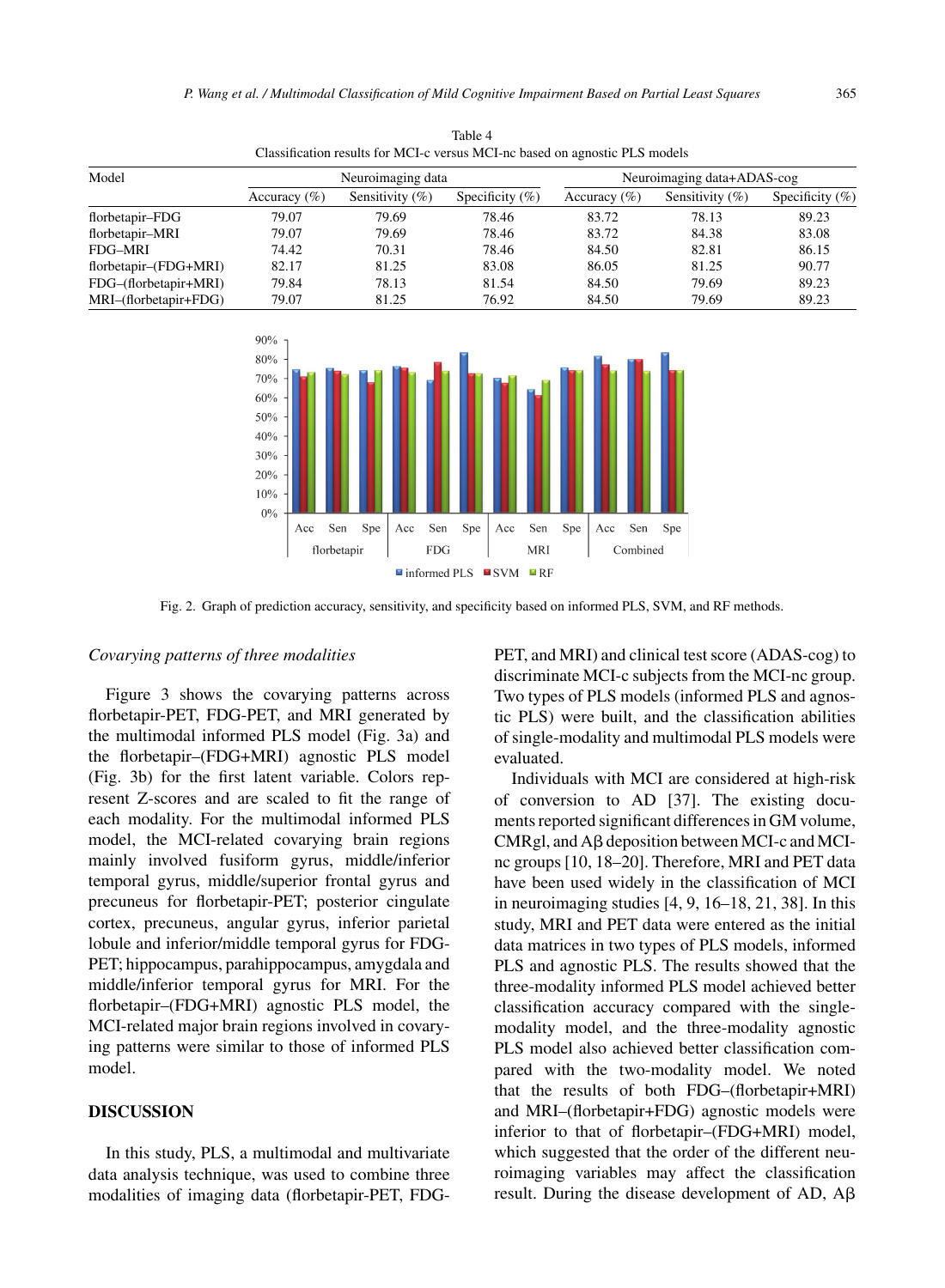

Fig. 3. The covarying patterns of florbetapir-PET, FDG-PET, and MRI for MCI-c versus MCI-nc classification for PLS models. (a): Combined informed PLS; (b): florbetapir–(FDG+MRI) agnostic PLS.

| $1$ and $\sim$<br>Classification results for MCI-c versus MCI-nc based on SVM and RF methods |                  |                     |                     |                  |                     |                     |  |
|----------------------------------------------------------------------------------------------|------------------|---------------------|---------------------|------------------|---------------------|---------------------|--|
| Model                                                                                        | <b>SVM</b>       |                     |                     | RF               |                     |                     |  |
|                                                                                              | Accuracy $(\% )$ | Sensitivity $(\% )$ | Specificity $(\% )$ | Accuracy $(\% )$ | Sensitivity $(\% )$ | Specificity $(\% )$ |  |
| florbetapir                                                                                  | 70.54            | 73.44               | 67.69               | 72.87            | 71.88               | 73.85               |  |
| <b>FDG</b>                                                                                   | 75.19            | 78.12               | 72.31               | 72.87            | 73.44               | 72.31               |  |
| MRI                                                                                          | 67.44            | 60.94               | 73.85               | 71.32            | 68.75               | 73.85               |  |

Combined 76.74 79.69 73.85 73.64 73.44 73.85

Table 5

SVM, Support Vector Machine; RF, Random Forest.

deposition appears earlier than gray matter atrophy and hypometabolism [3]. The optimal classification results of the model of florbetapir–(FDG+MRI) seemed to confirm this point implicitly. Additionally, the ROC analysis showed the three-modality agnostic model of florbetapir–(FDG+MRI) had higher statistical power than the three-modality informed PLS model  $(p < 0.05)$ . The classification performance was further improved when neuroimaging data were combined with clinical test score (ADAS-cog) in the agnostic PLS model. Actually, in the informed PLS, the ADAS-cog was also combined with neuroimaging data (not shown). However the result did not change probably because the neruimaging data matrix was so large that the effect of clinical test score was submerged.

In addition, we applied SVM and RF methods to MCI-c versus MCI-nc discrimination respectively. Informed PLS outperformed these two methods especially when three modalities were fused. In order to make the results comparable, SVM and RF classifications were performed based on the voxel-wise data. Compared to SVM and RF, one of the advantages of PLS can address multiple correlations within

and between modalities by extracting latent variables from imaging data.

Table 6 lists the classification results reported in literatures and our study. In the existing MCI classification studies, for example, Cho et al. used cortical thickness data extracted from MRI for unimodal classification to discriminate MCI-c subjects from MCI-nc groups (from ADNI) and obtained a sensitivity of 63% and specificity of 76% based on the incremental learning method [38], which was comparable with our result for the informed PLS model with MRI data only. Bakkour et al. predicted progression to mild AD with 83% sensitivity and 65% specificity based on ROC analysis using 29 Nonprogressors and 20 Progressor from OASIS (Open Access Series of Imaging Studies) [39]. The sensitivity is higher than that of us but specificity is lower. More recently, Trzepacz et al. obtained accuracies of 62% and 66%, sensitivities of 10% and 45%, and specificities of 97% and 80% using FDG-PET and PIB-PET data, respectively, based on elastic net logistic regression of MCI-c and MCI-nc data from the ADNI database [9]. Our results for these two unimodal informed PLS models were better in term of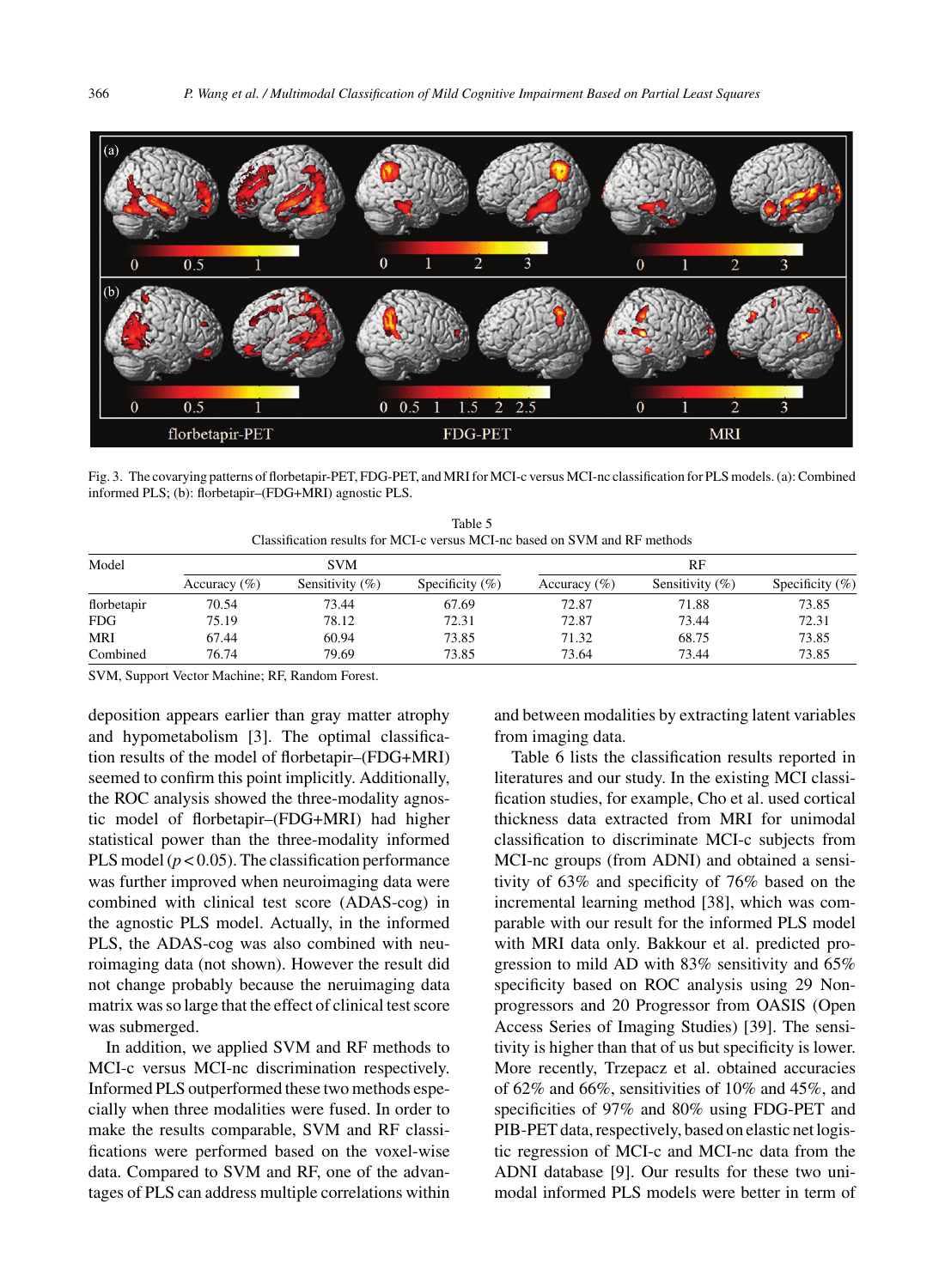|                          |                                               |                                    | Comparison or chassineation results reported in incritiatives and our study |                          |                     |                     |
|--------------------------|-----------------------------------------------|------------------------------------|-----------------------------------------------------------------------------|--------------------------|---------------------|---------------------|
| Articles                 | Modalties                                     | Methods                            | Subjects                                                                    | Accuracy $(\% )$         | Sensitivity $(\% )$ | Specificity $(\% )$ |
| Cho et al. [38]          | <b>MRI</b>                                    | Incremental learning               | 131 MCI-nc+72<br>MCI-c (ADNI)                                               |                          | 63                  | 76                  |
| Bakkour et al.<br>$[39]$ | <b>MRI</b>                                    | <b>ROC</b>                         | 29 Nonprogressors+20<br>Progressors (OASIS)                                 | $\overline{\phantom{a}}$ | 83                  | 65                  |
| Trzepacz et al.<br>[9]   | <b>FDG-PET</b>                                | Elastic net logistic<br>regression | 30 MCI-nc+20 MCI-c<br>(ADNI)                                                | 62                       | 10                  | 97                  |
|                          | PIB-PET                                       |                                    |                                                                             | 66                       | 45                  | 80                  |
|                          | <b>MRI</b>                                    |                                    |                                                                             | 67                       | 37                  | 87                  |
|                          | MRI, PIB-PET                                  |                                    |                                                                             | 76                       | 53                  | 90                  |
|                          | MRI, FDG-PET                                  |                                    |                                                                             | 69                       | 37                  | 90                  |
| Westman et al.<br>[40]   | <b>MRI</b>                                    | <b>OPLS</b>                        | 444 MCI (AddNeu-<br>roMed/ADNI)                                             | $\overline{\phantom{0}}$ | 71                  | 60                  |
| Gray et al. [42]         | FDG-PET, MRI                                  | Random forest                      | 34 pMCI+41 sMCI<br>(ADNI)                                                   | 58.0                     | 57.1                | 58.7                |
| Teipel et al.<br>[20]    | AV45-PET,<br>FDG-PET, MRI                     | Logistic regression                | 88 MCI-nc+39 MCI-c<br>(ADNI)                                                | 72                       |                     |                     |
| Zhang et al.<br>[16]     | MRI                                           | SVM+ROC                            | 50 MCI-nc+38 MCI-c<br>(ADNI)                                                | $0.697$ (AUC)            |                     |                     |
|                          | MRI, FDG-PET,<br>MMSE,<br>ADAS-cog            |                                    |                                                                             | $0.768$ (AUC)            |                     |                     |
| Cui et al. [43]          | <b>MRI</b>                                    | <b>SVM</b>                         | 153 Non-decliners+33<br>decliners (MAS)                                     | 63.80                    | 64.17               | 63.79               |
|                          | MRI, NMs                                      |                                    |                                                                             | 78.51                    | 73.33               | 79.75               |
| Our study                | florbetapir-PET,<br>FDG-PET, MRI,<br>ADAS-cog | Agnostic PLS                       | 64 MCI-c+65 MCI-nc<br>(ADNI)                                                | 86.05                    | 81.25               | 90.77               |

Table 6 Comparison of classification results reported in literatures and our study

NMs, neuropsychological measures; MKL, multi-kernel learning; OASIS, Open Access Series of Imaging Studies; AUC, the corresponding area under the ROC curve; MAS, Sydney Memory and Ageing Study; SVM, Support Vector Machine.

accuracy than those of Trzepacz et al. However, in contrast with our results, in [9], MRI had the highest and FDG had the lowest accuracy. In addition, Westman et al. applied orthogonal partial least squares (OPLS) in MRI data to predict conversion from MCI to AD, resulting in a sensitivity of 71% better than our result when only using MRI data [40]. The potential reasons for the discrepancy may be the different methodologies and features employed.

Recently, several studies have combined multimodal neuroimaging data in MCI classification or prediction studies [9, 16, 18, 23, 24, 41, 42]. For example, also Trzepacz et al. obtained an accuracy of 76%, sensitivity of 53% and specificity of 90% when MRI and PIB-PET data were fused [9]; the sensitivity and specificity of these results were not so balanced compared to our results when we used MRI and florbetapir-PET simultaneously in the agnostic PLS model. Balanced measurements would be more appropriate in predicting conversion of AD among MCI patients. This might be important as the accumulative conversion rate approximately 10% to 25% annually. MRI and FDG-PET were also combined in their study and achieved an accuracy of 69%,

sensitivity of 37% and specificity of 90% [9]. Gray et al. also combined FDG-PET and MRI from ADNI based on random forest method for pMCI/sMCI classification, and achieved accuracy: 58.0%, sensitivity: 57.1%, and specificity: 58.7% [42]. These results were not superior to our result when these two modalities were combined. Until now, few MCI classification studies have combined MRI, florbetapir-PET, and FDG-PET. Compared with our three modalities results, Teipel et al. achieved 72% cross-validated accuracy for prediction of conversion status based on logistic regression models fusing those three modalities also from ADNI [20]. Furthermore, for both the informed PLS model and agnostic PLS model, three-modality models obtained better identification results compared to the singlemodality and two-modality models. These results demonstrate that different neuroimaging modalities may provide complementary information that may be useful for increasing the accuracy of MCI classification.

Many studies have also examined the contribution of clinical test scores to discrimination [16, 23, 41, 43]. For example, Zhang et al. reported that the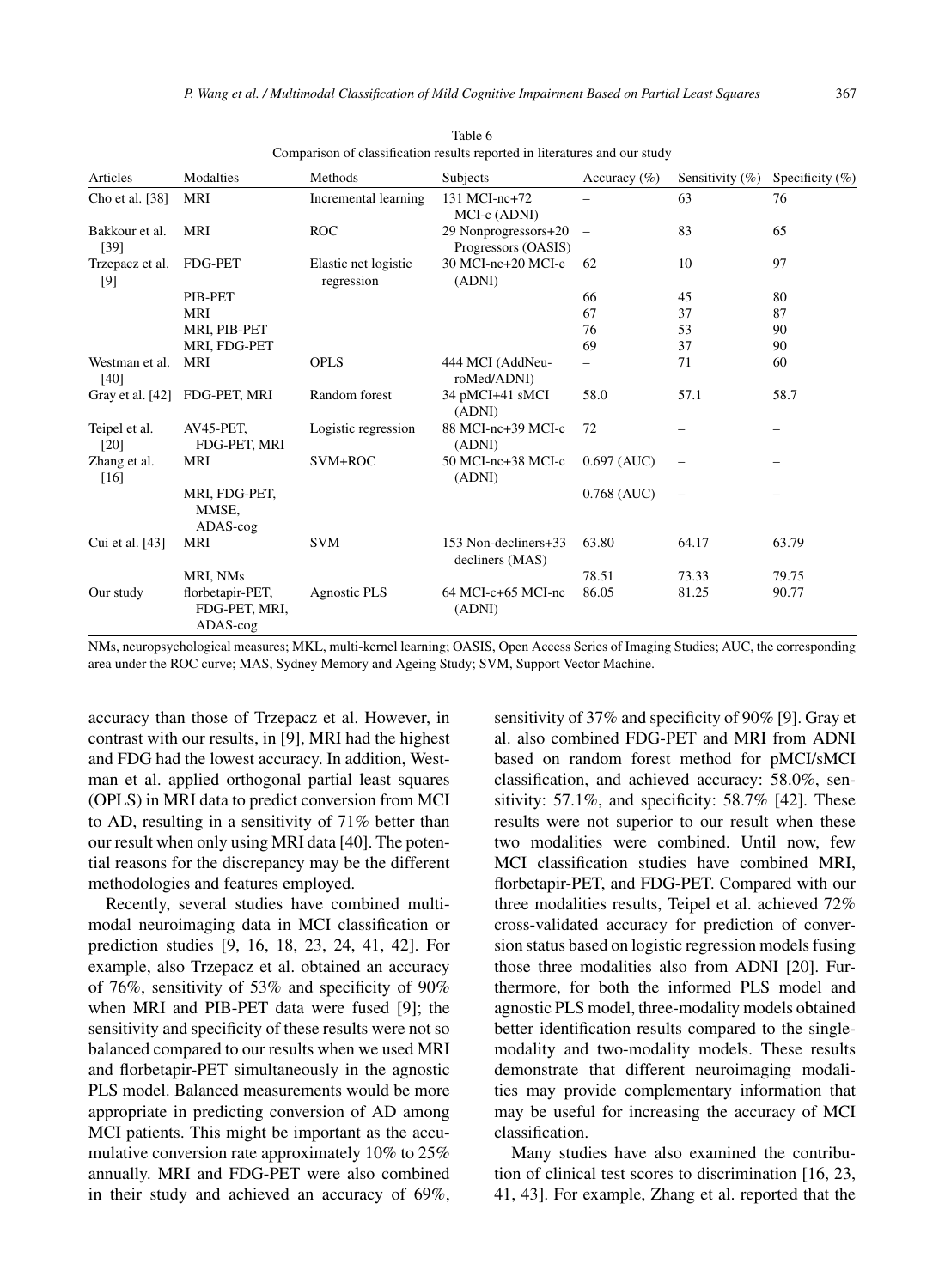accuracy, sensitivity, and specificity of discrimination were much improved when cognitive scores (MMSE and ADAS-cog) were combined based on the SVM method; the corresponding AUC values improved to 0.768 from 0.697 (0.697 is the AUC of the MRIbased dataset, which is the largest in the single modality method) [16]. Cui et al. also obtained better classification performance when combining MRI and neuropsychological measures for MCI prediction based on SVM [43]. In this study, we also examined the effect of clinical test score on the classification of MCI-nc and MCI-c groups. The ADAS-cog and MMSE were also used for classification based on Fisher's LDA. For the MMSE performs not well, we focus on the ADAS-cog only in this study. Our result presented the same trend in the agnostic PLS model as the previous study. Although, for informed PLS models, combining neuroimaging data with the ADAS-cog, the classification result was not improved for the effect of the ADAS-cog was potentially drowned in the large independent matrix. However, in the agnostic PLS model, the classification was completed by Fisher's LDA with the extracted latent variables and ADAS-cog as input variables. The effect of ADAS-cog was obvious. Accuracy, sensitivity and specificity were greatly improved (see Table 4), which indicates that the fusion of neuroimaging data and clinical test score can consistently and substantially optimize the classification results. Thus, ADAS-cog is a valuable measure for the detection of MCI-c relative to MCI-nc.

The maps of weight information of the imaging voxel represent the spatial covariation patterns classifying MCI-c from MCI-nc within or across modalities. The major brain regions involved in covarying patterns of informed PLS and agnostic PLS were similar in our study. These findings are similar to what reported in the univariate or unimodal studies with some differences [10, 20, 18], however, reflecting possible covarying patterns in this multimodal approach that are not observable otherwise.

PLS is a tool with potential value in the classification researches [30, 31]. The PLS method covers and generalizes the characteristics of PCA and multiple regression and is very useful, particularly when predicting the dependent variable dataset from a large number of independent variable dataset is required [26]. The prediction is completed by extracting a set of latent variables from dependent and independent variables, which have the best predictive power (maximizing the covariance between the linear combination of dependent and independent variables). The most obvious advantage of the PLS method is that it can be used to analyze neuroimaging data without prior information based on all voxels with multiple datablocks as dependent and independent variables. In this study, PLS was used to detect the progression of MCI. The informed PLS model incorporates the known information (group membership) regarding the variable of interest; however, the agnostic PLS model is blind to the membership information. The informed PLS model can be considered a classifier because it can complete classification by itself through predicting the group membership from neuroimaging data. After leave-one-out cross-validation procedure, we can calculate the accuracy, sensitivity, and specificity according to the predicted group membership. However, the agnostic PLS model cannot complete classification independently because the independent and dependent variables are all imaging data. Thus, we used Fisher's LDA to analyze the latent variables extracted by agnostic PLS. In addition, in the informed PLS model, the independent datablock was a neuroimaging data matrix; therefore, the effect of ADAS-cog could easily be obscured. However, for the agnostic PLS model, the classification was estimated by Fisher's LDA with the extracted latent variables as input variables. Therefore, the agnostic PLS model could improve results when combining ADAS-cog. Additionally, we tested the effect of different smoothing level (0 mm, 4 mm, 8 mm) of the SUVR maps on the classification results. The results showed the smoothing level had no significant influences on the accuracy, sensitivity, and specificity of four informed PLS models.

Our current study has some limitations. Firstly, the sample size is relatively small, which may lead to lower statistical power of classification. Our study was performed based on multimodality neuroimaging data; therefore, requiring each subject to have all of the corresponding modality data. This requirement limited the number of subjects available for our study. However, we used the leave-one-out crossvalid method to improve the reliability of the results and to reduce the possible influence of small sample size. Secondly, we only used the baseline data of each subject that was followed for three years. Longitudinal data may perform better in the analysis, and this possibility needs to be explored in future studies. Finally, the PLS method has the potential to combine additional modalities of imaging data.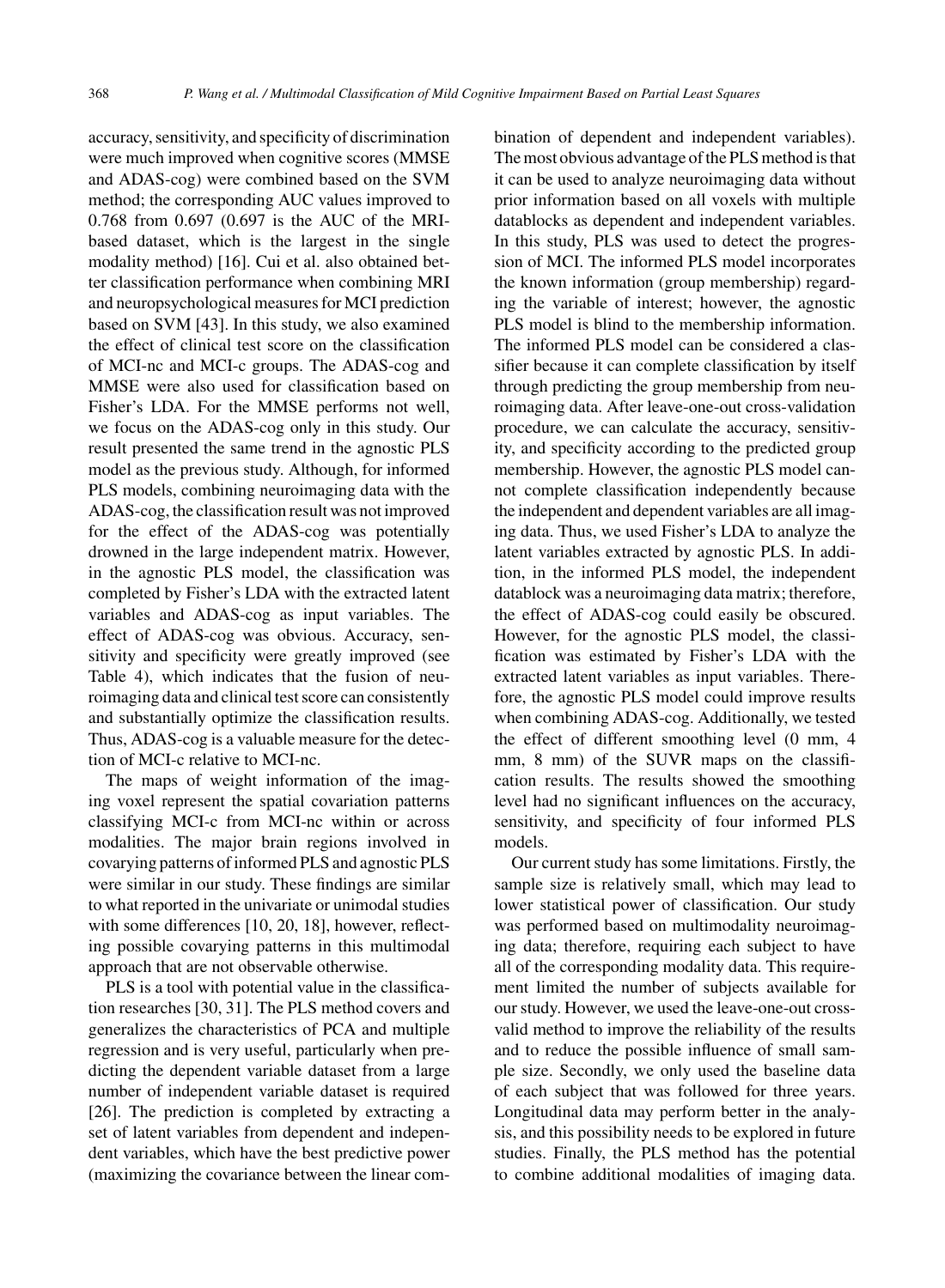Therefore, functional MRI and diffusion tensor imaging will be combined in future studies.

# **CONCLUSION**

In this study, we classified MCI-c subjects from MCI-nc subjects based on the PLS method and demonstrated that the multimodal PLS model outperformed the unimodal PLS model. We combined three modalities of neuroimaging data (florbetapir-PET, FDG-PET, and MRI) and clinical test score (ADAScog) and achieved valuable classification results. Furthermore, PLS showed greater diagnostic power compared with SVM and RF. In summary, our PLS models applied to identify the conversion of MCI to AD may be helpful for detecting MCI or for predicting AD. These models may also be useful in clinical diagnosis and pathological research.

# **ACKNOWLEDGMENTS**

This work was supported by the National Natural Science Foundation (NNSF), China (81000603), the Funds for International Cooperation and Exchange of NNSF, China (61210001), Key Program of NNSF, China (91320201), the Fundamental Research Funds for the Central Universities, China, the National Institute of Mental Health, US (RO1 MH57899), the National Institute on Aging, US (9R01AG031581- 10, P30 AG19610), and the State of Arizona.

Data collection and sharing for this project was funded by the Alzheimer's Disease Neuroimaging Initiative (ADNI) (National Institutes of Health Grant U01 AG024904) and DOD ADNI (Department of Defense award number W81XWH-12-2-0012). ADNI is funded by the National Institute on Aging, the National Institute of Biomedical Imaging and Bioengineering, and through generous contributions from the following: AbbVie, Alzheimer's Association; Alzheimer's Drug Discovery Foundation; Araclon Biotech; BioClinica, Inc.; Biogen; Bristol-Myers Squibb Company; CereSpir, Inc.; Eisai Inc.; Elan Pharmaceuticals, Inc.; Eli Lilly and Company; EuroImmun; F. Hoffmann-La Roche Ltd and its affiliated company Genentech, Inc.; Fujirebio; GE Healthcare; IXICO Ltd.; Janssen Alzheimer Immunotherapy Research & Development, LLC.; Johnson & Johnson Pharmaceutical Research & Development LLC.; Lumosity; Lundbeck; Merck & Co., Inc.; Meso Scale Diagnostics, LLC.; NeuroRx Research; Neurotrack Technologies; Novartis Pharmaceuticals Corporation; Pfizer Inc.; Piramal Imaging; Servier; Takeda Pharmaceutical Company; and Transition Therapeutics. The Canadian Institutes of Health Research is providing funds to support ADNI clinical sites in Canada. Private sector contributions are facilitated by the Foundation for the National Institutes of Health [\(http://www.fnih.org](http://www.fnih.org)). The grantee organization is the Northern California Institute for Research and Education, and the study is coordinated by the Alzheimer's Disease Cooperative Study at the University of California, San Diego. ADNI data are disseminated by the Laboratory for NeuroImaging at the University of Southern California.

Authors' disclosures available online [\(http://j](http://j-alz.com/manuscript-disclosures/16-0102r1)alz.com/manuscript-disclosures/16-0102r1).

# **REFERENCES**

- [1] Braskie MN, Toga AW, Thompson PM (2012) Recent advances in imaging Alzheimer's disease. *J Alzheimers Dis* **33**, S313-S327.
- [2] Frisoni GB, Fox NC, Jack CR, Scheltens P, Thompson PM (2010) The clinical use of structural MRI in Alzheimer disease. *Nat Rev Neurol* **6**, 67-77.
- [3] Jack CR, Knopman DS, Jagust WJ, Petersen RC, Weiner MW, Aisen PS, Shaw LM, Vemuri P, Wiste HJ, Weigand SD (2013) Tracking pathophysiological processes in Alzheimer's disease: An updated hypothetical model of dynamic biomarkers. *Lancet Neurol* **12**, 207-216.
- [4] Willette AA, Calhoun VD, Egan JM, Kapogiannis D (2014) Prognostic classification of mild cognitive impairment and Alzheimer's disease: MRI independent component analysis. *Psychiatry Res* **224**, 81-88.
- [5] Karas G, Scheltens P, Rombouts S, Visser P, Van Schijndel R, Fox N, Barkhof F (2004) Global and local gray matter loss in mild cognitive impairment and Alzheimer's disease. *Neuroimage* **23**, 708-716.
- [6] Misra C, Fan Y, Davatzikos C (2009) Baseline and longitudinal patterns of brain atrophy in MCI patients, and their use in prediction of short-term conversion to AD: Results from ADNI. *Neuroimage* **44**, 1415-1422.
- [7] Leung KK, Shen K-K, Barnes J, Ridgway GR, Clarkson MJ, Fripp J, Salvado O, Meriaudeau F, Fox NC, Bourgeat P (2010) Increasing power to predict mild cognitive impairment conversion to Alzheimer's disease using hippocampal atrophy rate and statistical shape models. *In Medical Image Computing and Computer-Assisted Intervention–MICCAI 2010*, Springer, pp. 125-132.
- [8] Pennanen C, Testa C, Laakso MP, Hallikainen M, Helkala EL, Hanninen T, Kivipelto M, Kononen M, Nissinen A, Tervo S, Vanhanen M, Vanninen R, Frisoni GB, Soininen H (2005) A voxel based morphometry study on mild cognitive impairment. *J Neurol Neurosurg Psychiatry* **76**, 11-14.
- [9] Trzepacz PT, Yu P, Sun J, Schuh K, Case M, Witte MM, Hochstetler H, Hake A (2014) Comparison of neuroimag-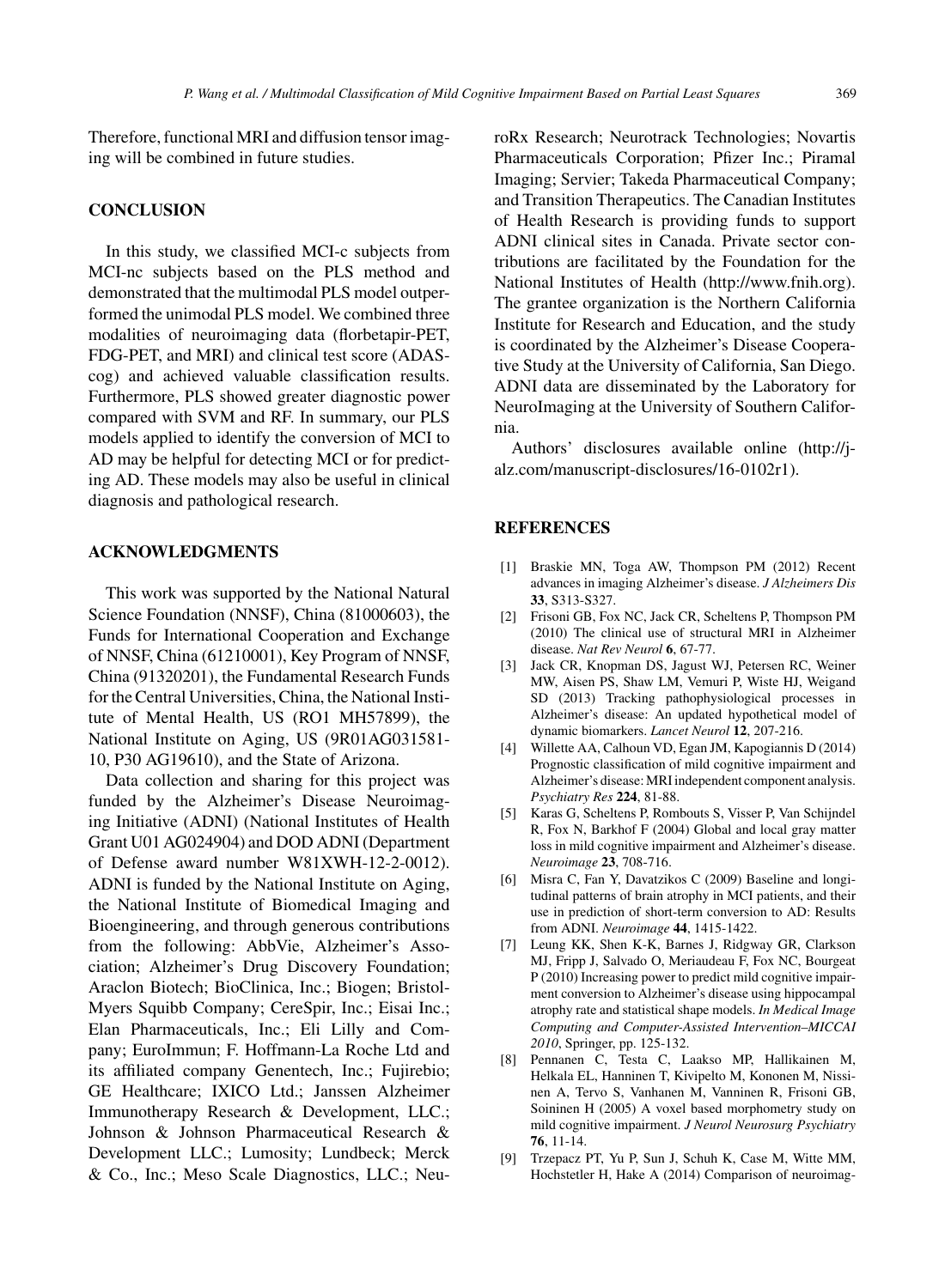ing modalities for the prediction of conversion from mild cognitive impairment to Alzheimer's dementia. *Neurobiol Aging* **35**, 143-151.

- [10] Morbelli S, Piccardo A, Villavecchia G, Dessi B, Brugnolo A, Piccini A, Caroli A, Frisoni G, Rodriguez G, Nobili F (2010) Mapping brain morphological and functional conversion patterns in amnestic MCI: A voxel-based MRI and FDG-PET study. *Eur J Nucl Med Mol Imaging* **37**, 36-45.
- [11] Albert MS, DeKosky ST, Dickson D, Dubois B, Feldman HH, Fox NC, Gamst A, Holtzman DM, Jagust WJ, Petersen RC (2011) The diagnosis of mild cognitive impairment due to Alzheimer's disease: Recommendations from the National Institute on Aging-Alzheimer's Association workgroups on diagnostic guidelines for Alzheimer's disease. *Alzheimers Dement* **7**, 270-279.
- [12] Dubois B, Feldman HH, Jacova C, Cummings JL, Dekosky ST, Barberger-Gateau P, Delacourte A, Frisoni G, Fox NC, Galasko D (2010) Revising the definition of Alzheimer's disease: A new lexicon. *Lancet Neurol* **9**, 1118- 1127.
- [13] Dubois B, Feldman HH, Jacova C, Hampel H, Molinuevo JL, Blennow K, DeKosky ST, Gauthier S, Selkoe D, Bateman R (2014) Advancing research diagnostic criteria for Alzheimer's disease: The IWG-2 criteria. *Lancet Neurol* **13**, 614-629.
- [14] Grand JH, Caspar S, MacDonald SW (2011) Clinical features and multidisciplinary approaches to dementia care. *J Multidiscip Healthc* **4**, 125-147.
- [15] Stonnington CM, Chu C, Klöppel S, Jack CR, Ashburner J, Frackowiak RS (2010) Predicting clinical scores from magnetic resonance scans in Alzheimer's disease. *Neuroimage* **51**, 1405-1413.
- [16] Zhang D, Shen D (2012) Predicting future clinical changes of MCI patients using longitudinal and multimodal biomarkers. *PLoS One* **7**, e33182.
- [17] Zhang D, Wang Y, Zhou L, Yuan H, Shen D (2011) Multimodal classification of Alzheimer's disease and mild cognitive impairment. *Neuroimage* **55**, 856-867.
- [18] Davatzikos C, Bhatt P, Shaw LM, Batmanghelich KN, Trojanowski JQ (2011) Prediction of MCI to AD conversion, via MRI, CSF biomarkers, and pattern classification. *Neurobiol Aging* **32**, 2322.e19-2322.e27.
- [19] Chetelat G, Landeau B, Eustache F, Mezenge F, Viader F, de La Sayette V, Desgranges B, Baron J-C (2005) Using voxel-based morphometry to map the structural changes associated with rapid conversion in MCI: A longitudinal MRI study. *Neuroimage* **27**, 934-946.
- [20] Teipel SJ, Kurth J, Krause B, Grothe MJ (2015) The relative importance of imaging markers for the prediction of Alzheimer's disease dementia in mild cognitive impairment—Beyond classical regression. *Neuroimage Clin* **8**, 583-593.
- [21] Walhovd K, Fjell A, Brewer J, McEvoy L, Fennema-Notestine C, Hagler D, Jennings R, Karow D, Dale A (2010) Combining MR imaging, positron-emission tomography, and CSF biomarkers in the diagnosis and prognosis of Alzheimer disease. *AJNR Am J Neuroradiol* **31**, 347-354.
- [22] Fan Y, Resnick SM, Wu X, Davatzikos C (2008) Structural and functional biomarkers of prodromal Alzheimer's disease: A high-dimensional pattern classification study. *Neuroimage* **41**, 277-285.
- [23] Cui Y, Liu B, Luo S, Zhen X, Fan M, Liu T, Zhu W, Park M, Jiang T, Jin JS (2011) Identification of conversion from mild cognitive impairment to Alzheimer's disease using multivariate predictors. *PLoS One* **6**, e21896.
- [24] Hinrichs C, Singh V, Xu G, Johnson SC (2011) Predictive markers for AD in a multi-modality framework: An analysis of MCI progression in the ADNI population. *Neuroimage* **55**, 574-589.
- [25] Liu M, Zhang D, Shen D (2014) Hierarchical fusion of features and classifier decisions for Alzheimer's disease diagnosis. *Hum Brain Mapp* **35**, 1305-1319.
- [26] Abdi H (2010) Partial least squares regression and projection on latent structure regression (PLS Regression). *Wiley Interdiscip Rev Comput Stat* **2**, 97-106.
- [27] Krishnan A, Williams LJ, Mcintosh AR, Abdi H (2011) Partial Least Squares (PLS) methods for neuroimaging: A tutorial and review. *Neuroimage* **56**, 455-475.
- [28] Lehmann C, Koenig T, Jelic V, Prichep L, John RE, Wahlund L-O, Dodge Y, Dierks T (2007) Application and comparison of classification algorithms for recognition of Alzheimer's disease in electrical brain activity (EEG). *J Neurosci Methods* **161**, 342-350.
- [29] Gottfries J, Blennow K, Wallin A, Gottfries C (1995) Diagnosis of dementias using partial least squares discriminant analysis. *Dement Geriatr Cogn Disord* **6**, 83-88.
- [30] Chen K, Reiman EM, Huan Z, Caselli RJ, Bandy D, Ayutyanont N, Alexander GE (2009) Linking functional and structural brain images with multivariate network analyses: A novel application of the partial least square method. *Neuroimage* **47**, 602-610.
- [31] Chen K, Ayutyanont N, Langbaum JB, Fleisher AS, Reschke C, Lee W, Liu X, Alexander GE, Bandy D, Caselli RJ (2012) Correlations between FDG PET glucose uptake-MRI gray matter volume scores and apolipoprotein E  $\varepsilon$ 4 gene dose in cognitively normal adults: A cross-validation study using voxel-based multi-modal partial least squares. *Neuroimage* **60**, 2316-2322.
- [32] Ashburner J (2007) A fast diffeomorphic image registration algorithm. *Neuroimage* **38**, 95-113.
- [33] Ashburner J, Friston KJ (2000) Voxel-based morphometry—the methods. *Neuroimage* **11**, 805-821.
- [34] Rajapakse JC, Giedd JN, Rapoport JL (1997) Statistical approach to segmentation of single-channel cerebral MR images. *IEEE Trans Med Imaging* **16**, 176-186.
- [35] Good CD, Johnsrude IS, Ashburner J, Henson RNA, Friston KJ, Frackowiak RSJ (2001) A voxel-based morphometric study of ageing in 465 normal adult human brains. *Neuroimage* **14**, 21-36.
- [36] Jagust WJ, Landau SM, Koeppe RA, Reiman EM, Chen K, Mathis CA, Price JC, Foster NL, Wang AY (2015) The Alzheimer's Disease Neuroimaging Initiative 2 PET Core: 2015. *Alzheimers Dement* **11**, 757-771.
- [37] Bruno D, Albert M (2004) Amnestic MCI or prodromal Alzheimer's disease? *Lancet Neurol* **3**, 246-248.
- [38] Cho Y, Seong JK, Jeong Y, Shin SY (2012) Individual subject classification for Alzheimer's disease based on incremental learning using a spatial frequency representation of cortical thickness data. *Neuroimage* **59**, 2217-2230.
- [39] Bakkour A, Morris J, Dickerson BC (2009) The cortical signature of prodromal AD Regional thinning predicts mild AD dementia. *Neurology* **72**, 1048-1055.
- [40] Westman E, Simmons A, Muehlboeck J-S, Mecocci P, Vellas B, Tsolaki M, Kłoszewska I, Soininen H, Weiner